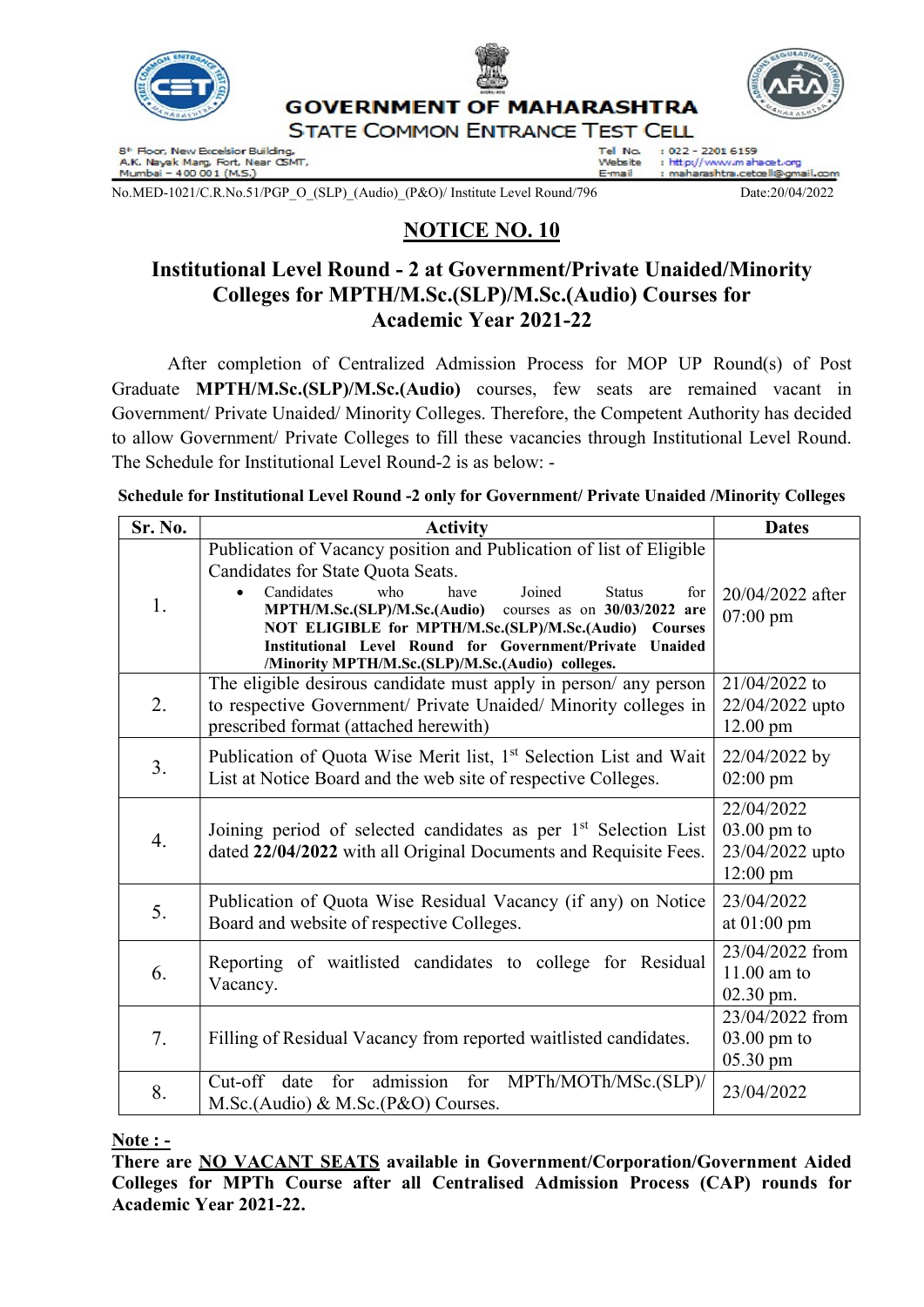#### Procedure of Institutional Round for MPTH/M.Sc.(SLP)/M.Sc.(Audio) Courses at Government/ Private Unaided/ Minority Colleges.

- 1. The Institute Level Round is scheduled from 21/04/2022 to 23/04/2022.
- 2. All the candidates having admitted status in Government/ Corporation/ Unaided Private/Minority colleges for MPTH/ MOTH/ M.Sc.(SLP)/ M.Sc.(Audio)/ M.Sc.(P&O) course as on before 30/03/2022 are NOT ELIGIBLE for Institutional Round.
- 3. The list of ELIGIBLE CANDIDATES for the Institutional Round will be published on the website on 20/04/2022.
- 4. For Institutional Round eligible and interested candidates should approach to the Dean/Principal of the respective colleges within prescribed time and submit application in person. Such type of applications should not be submitted in the State CET Cell in person or email. Such type of applications submitted in State CET Cell will not be considered valid for any institutional level admission process.
- 5. At the time of admission during Institutional Level Round a candidate should submit all his original documents along with requisite fees in the form of DD/ Cheque during prescribed time limit, no extra time will be given.
- 6. It is the sole responsibility of the candidate to submit all his Original Documents and Requisite Fees at the time of admission.
- 7. All those candidates selected and joined during  $1<sup>st</sup>$  round,  $2<sup>nd</sup>$  round, and MOP UP Round(S) in Government/ Corporation/ Government Aided/ Private Unaided/ Minority Medical Colleges are **NOT ELIGIBLE** to participate Institutional Level Round.
- 8. All the institute should submit final report to State CET Cell in "College Feedback Module" on 23/04/2022 upto 06.00 pm.
- 9. All the institute should submit the final report to Maharashtra University of Health Science, Nashik on 23/04/2022.

 Sd/- (Shri. Ravindra Jagtap) I.A.S. Commissioner & Competent Authority State Common Entrance Test Cell, Maharashtra State, Mumbai